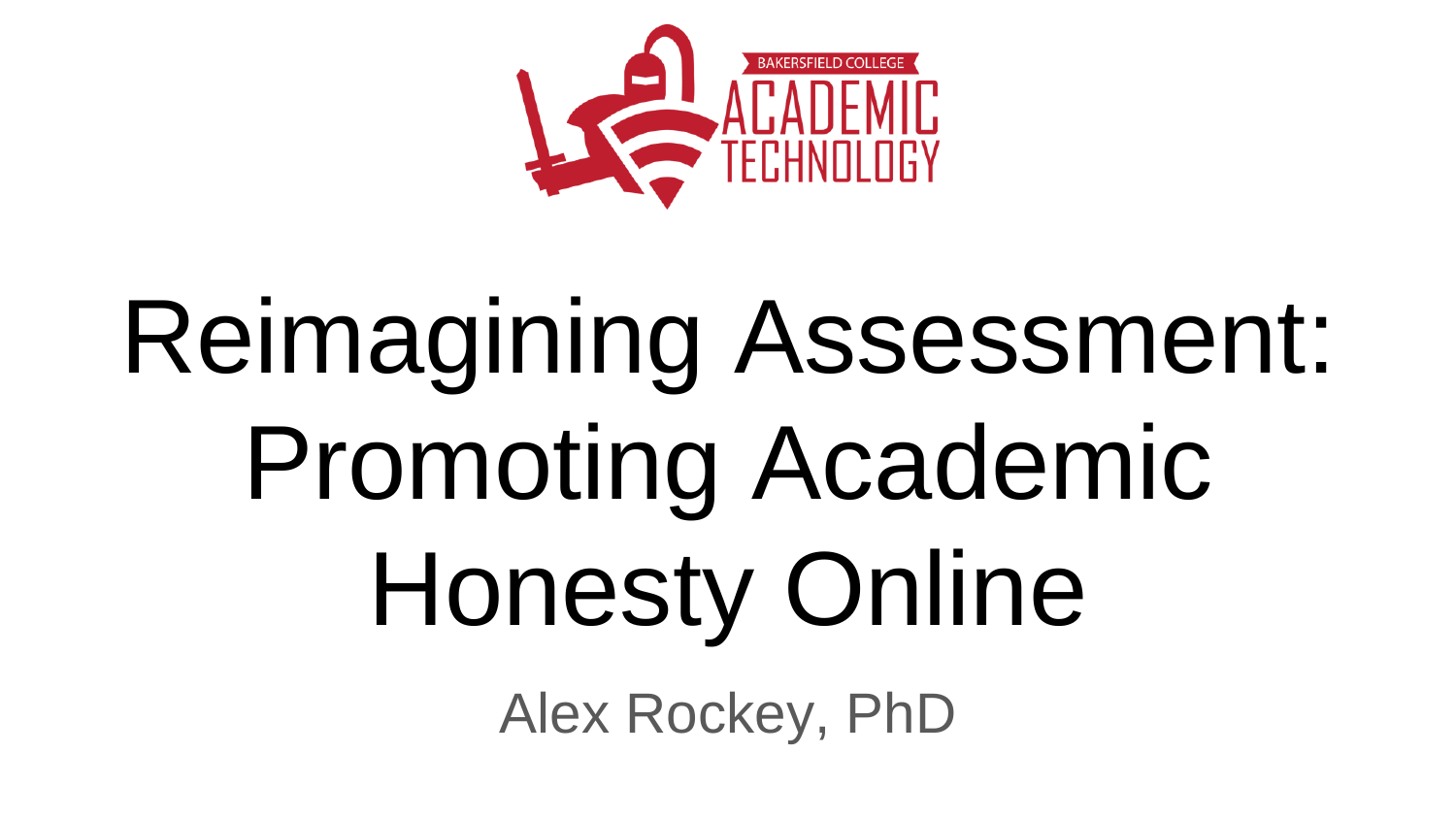## Goals

- 1. Identify unique affordances and constraints in online courses
- 2. Define authentic assessments
- 3. Discuss ways in which authentic assessments can leverage unique affordances of online courses

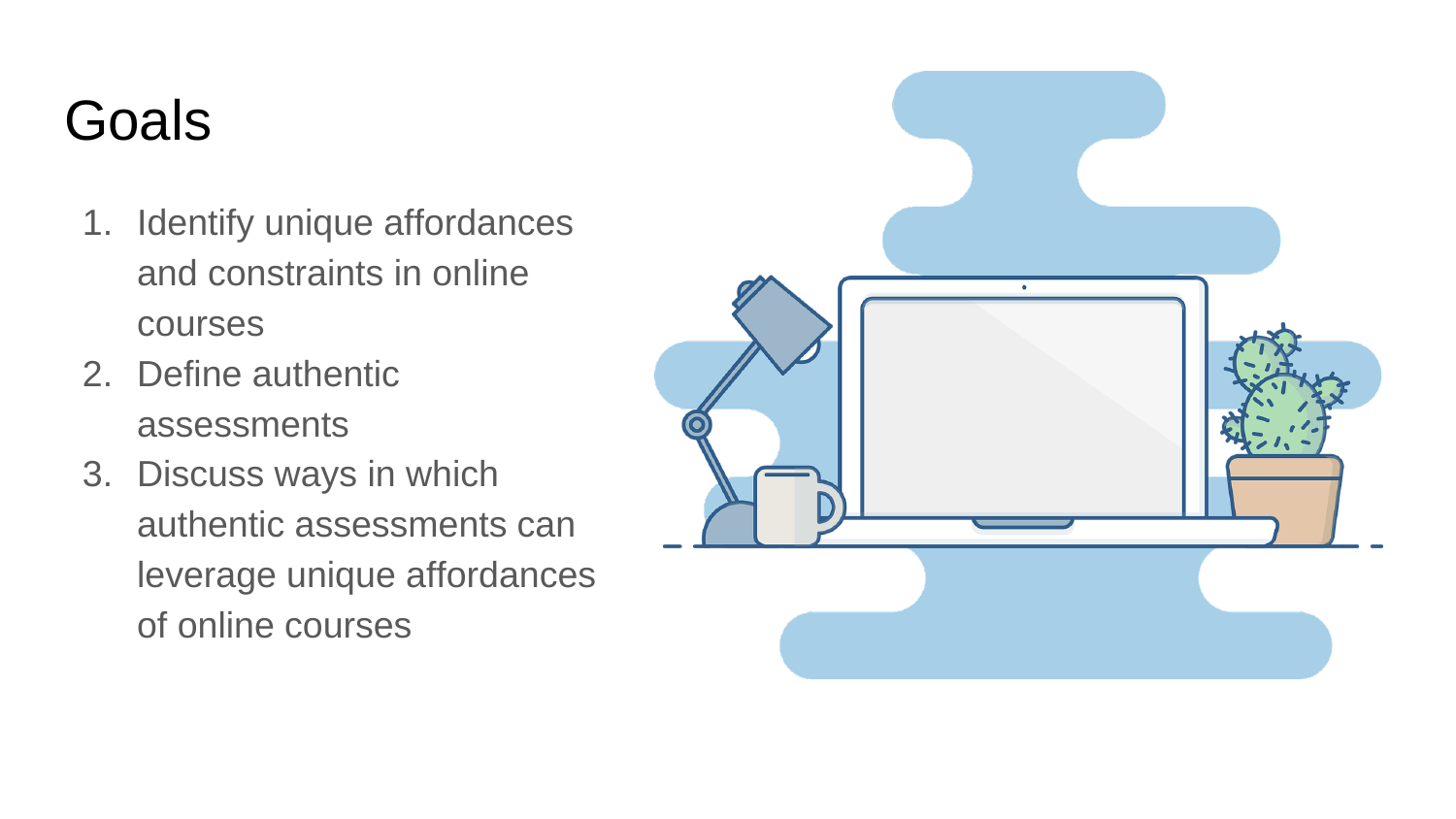## Reenvisioning Pedagogy to Maximize Affordances

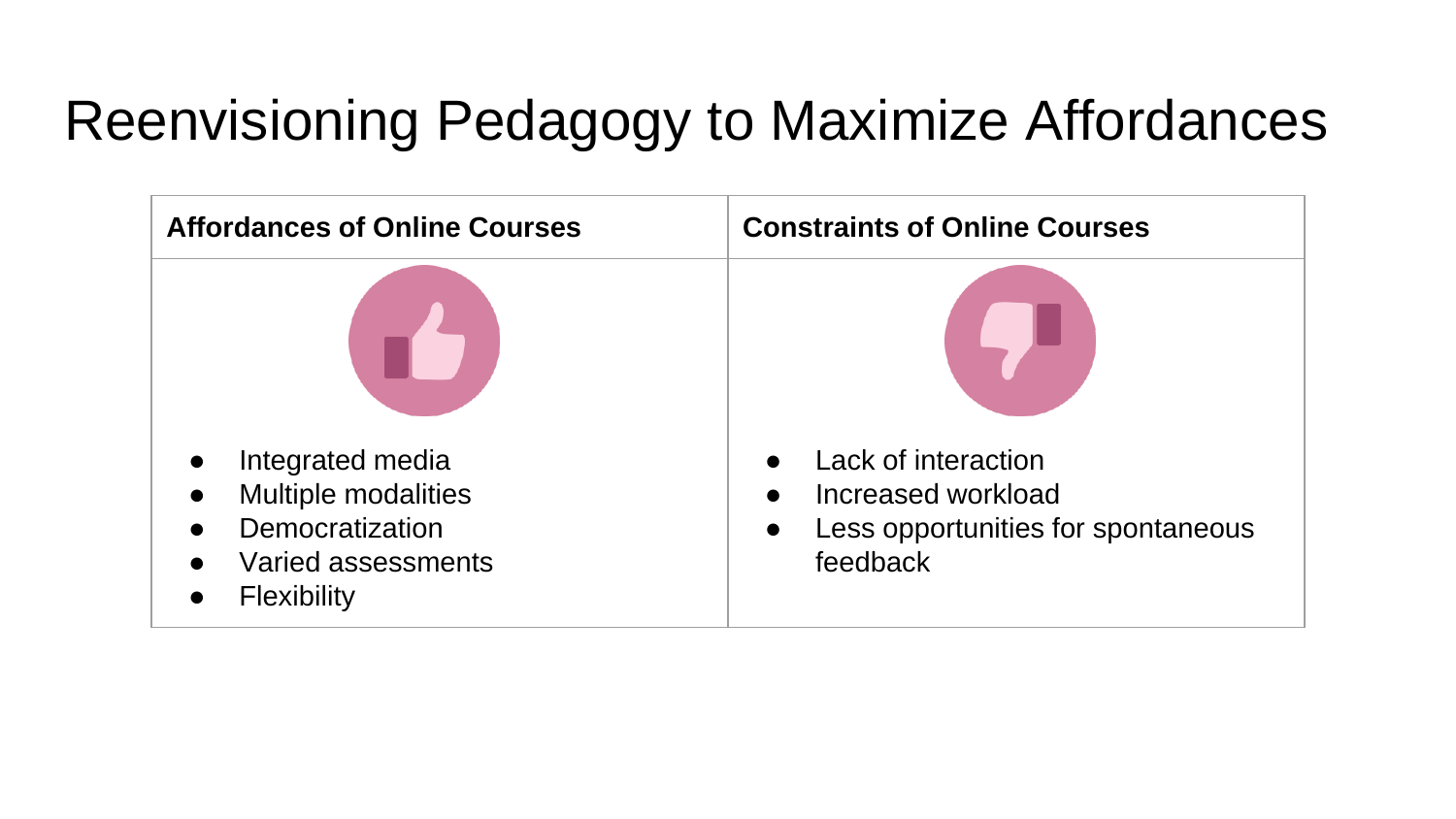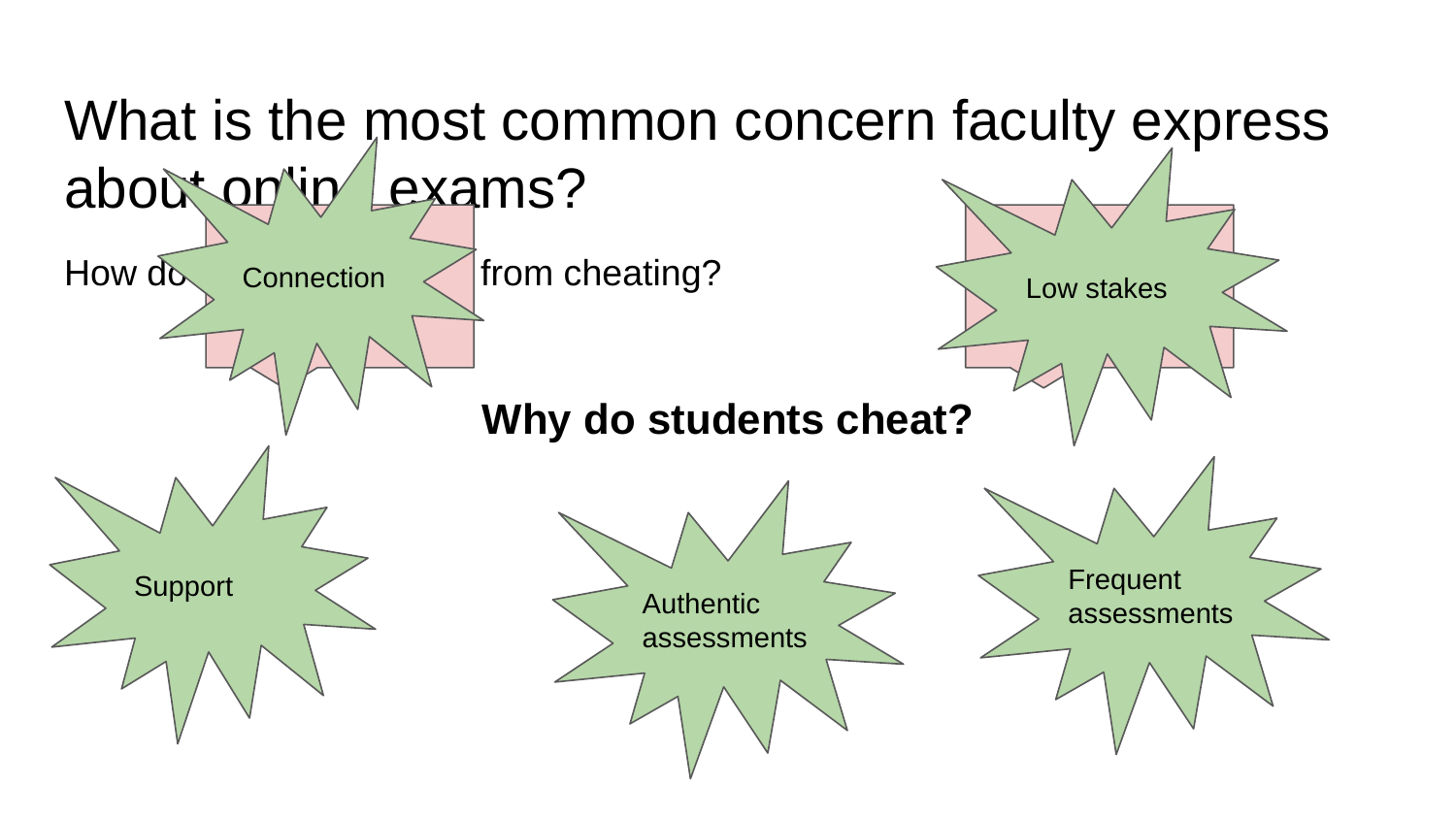"Understanding is revealed in performance. Understanding is revealed as transferability of core ideas, knowledge, and skill, on challenging tasks in a variety of contexts. Thus, assessment for understanding must be grounded in authentic performance-based tasks" (Wiggins & McTighe, 2005).

#### Authentic Assessment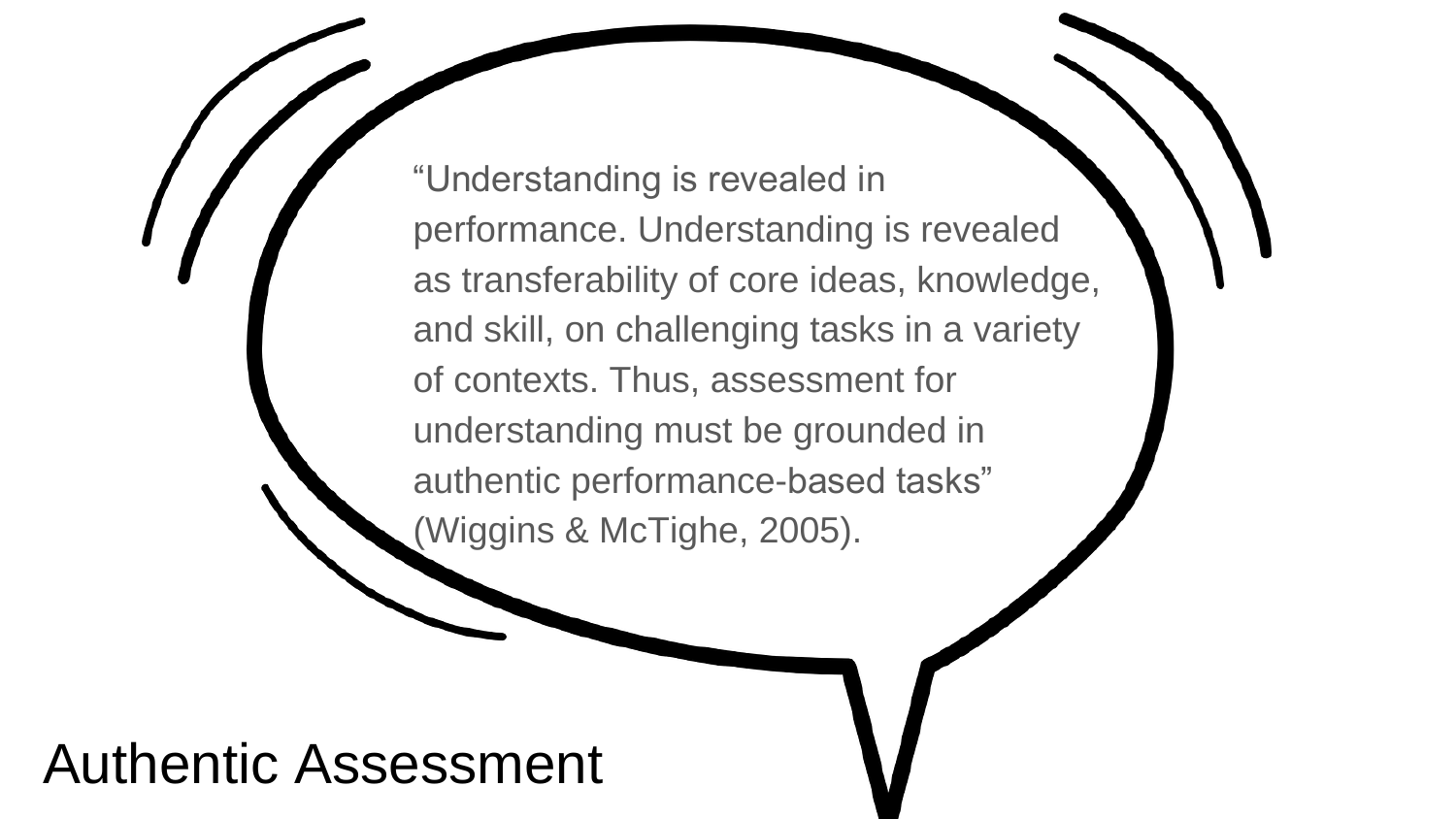## How do we know if an assessment is authentic?

Authentic assessments are:

- Realistically contextualized,
- Require judgement and innovation,
- Opportunities for students to 'do' the subject
- Not in a vacuum (simulates real-world)
- Based on a repertoire of skills
- Opportunities to rehearse, practice, consult resources, gather feedback, and refine

(Wiggins & McTighe, 2005)

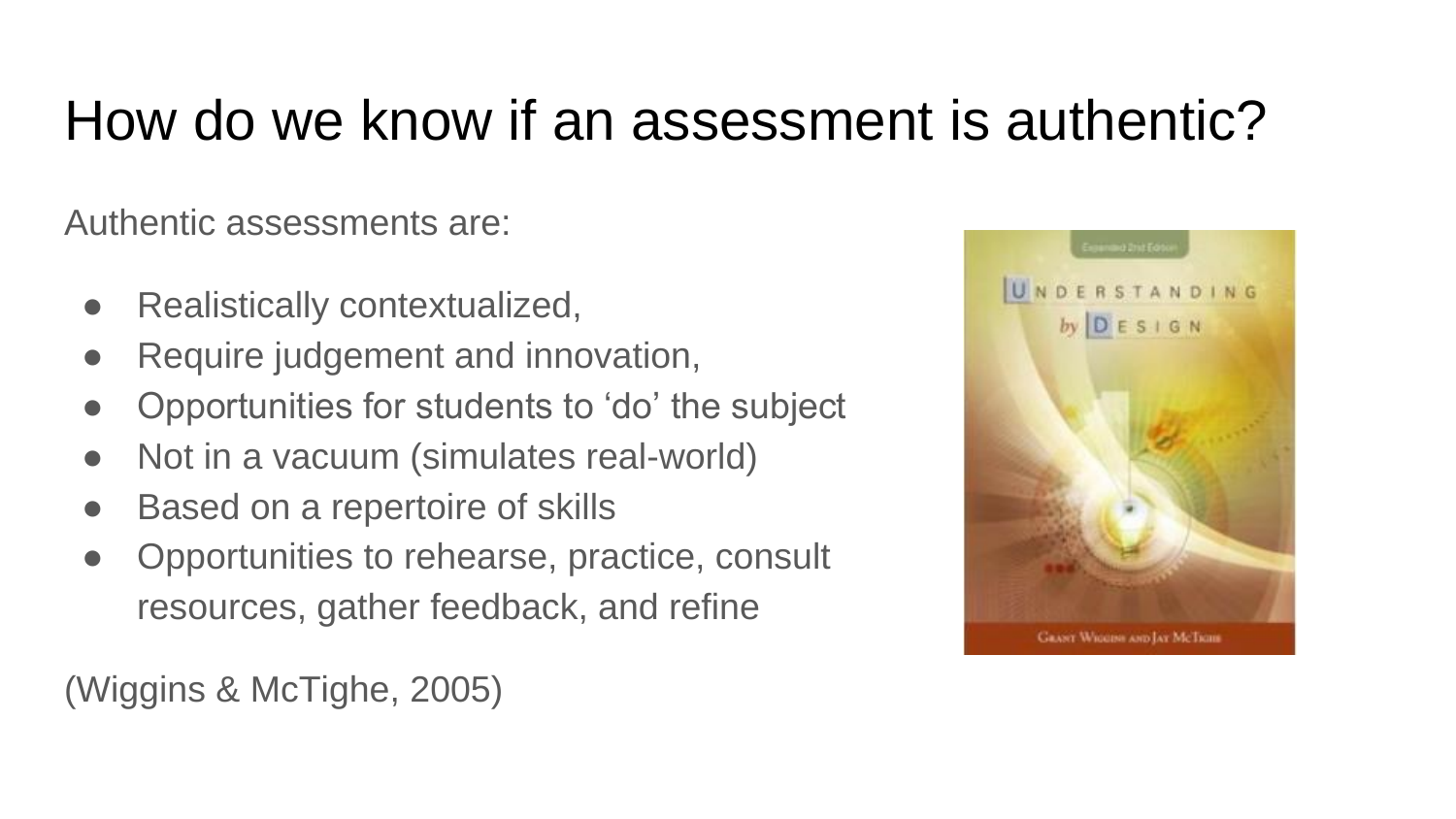"Just as the basketball player endures the drudgery of shooting endless foul shots and the flutist endures the monotony of playing scales- both with dreams of authentic achievement- so too must students experience that drills and quizzes have a pay-off in better performances on worthy endeavors" (Wiggins & McTighe, 2005, p. 155).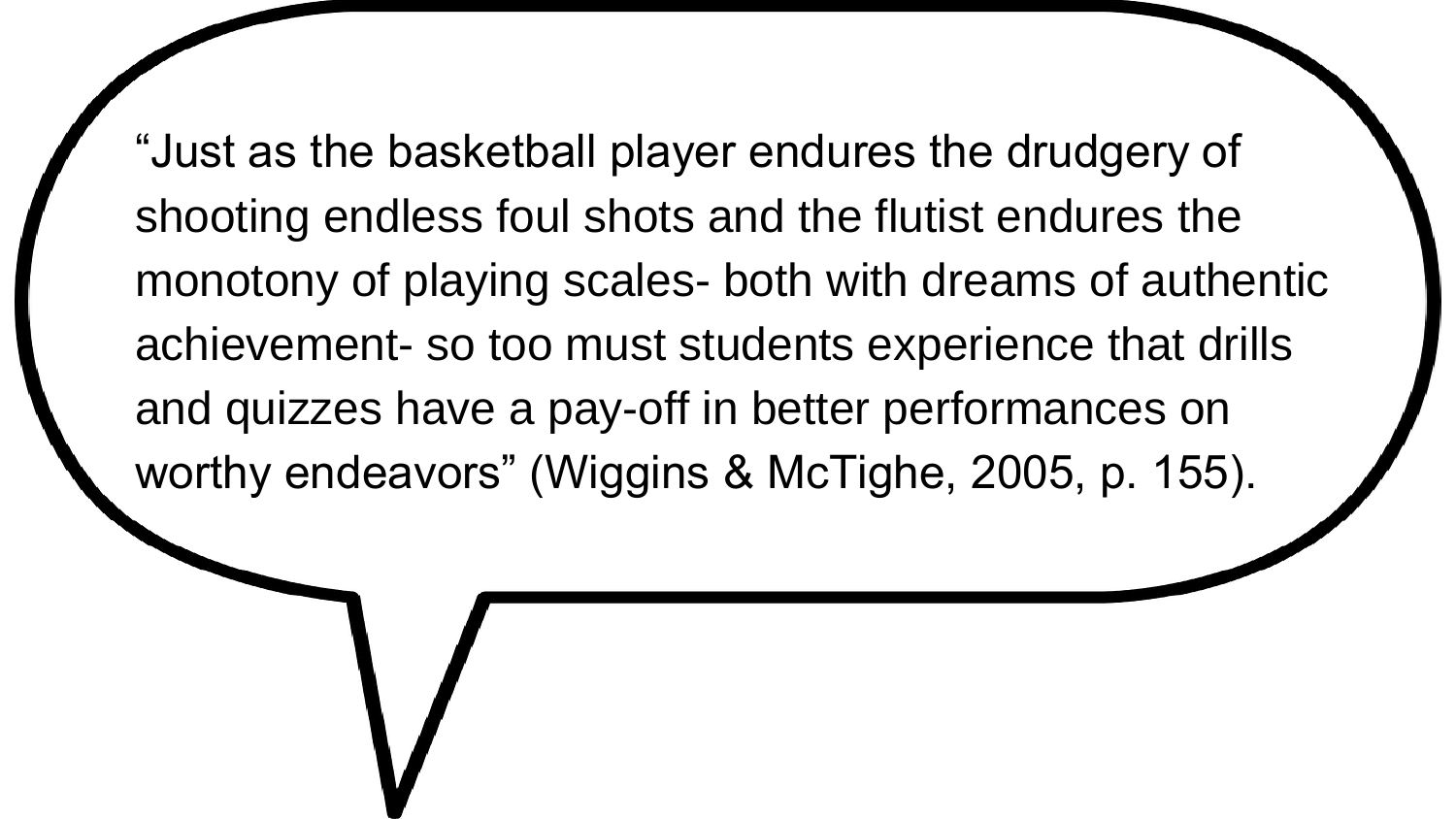#### Unique Affordances of the Online Environment

- Canvas studio
- Canvas quizzes
- Discussion boards
- Collaborative documents
- Opportunity for students to record responses

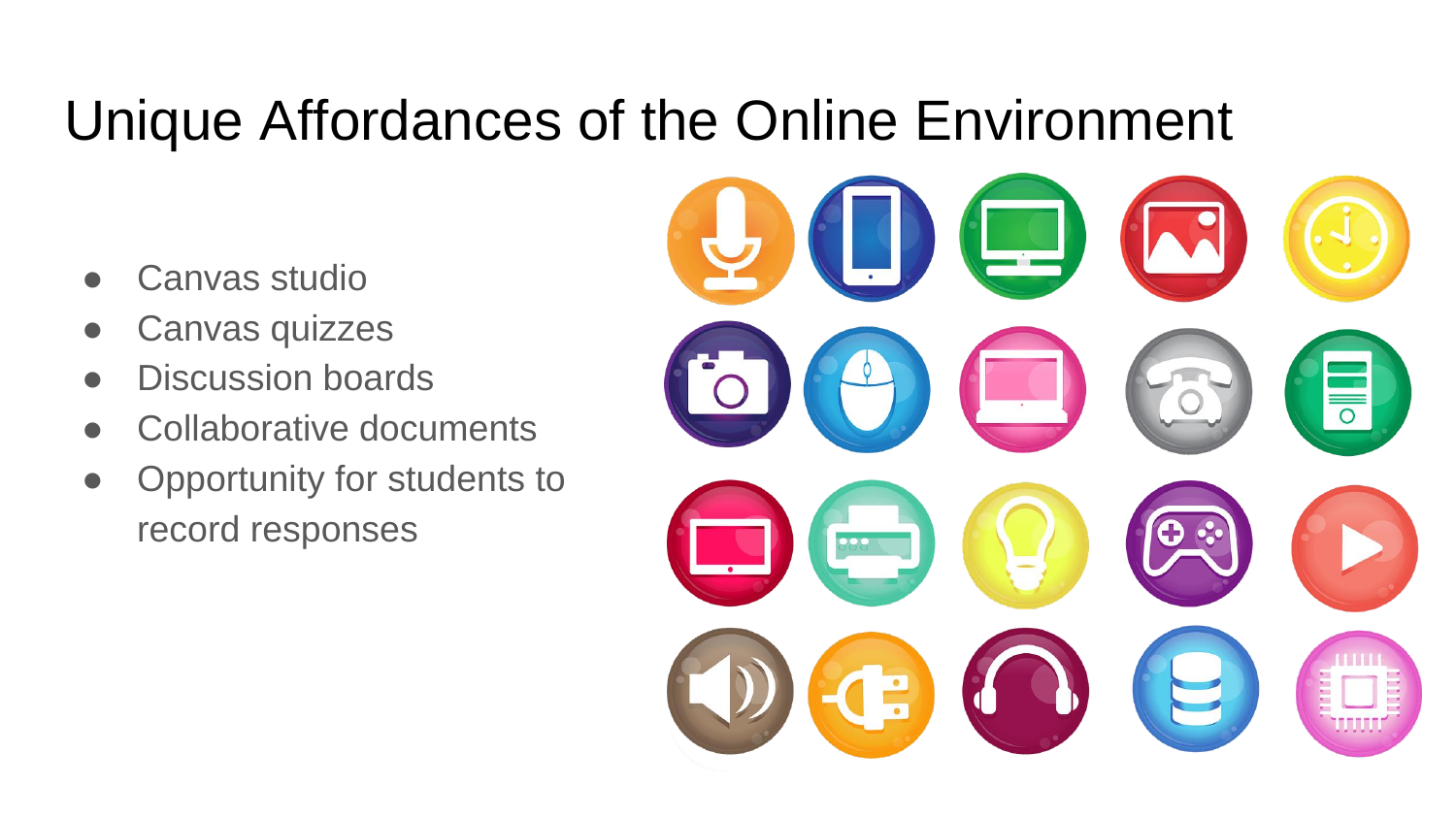#### Affordances Online Open Opportunities



- Self-assessment
- **Reflections**
- Multimodal assessments
- **Discussions**
- Peer assessments
- Case studies
- **Gamification**
- Collaborative projects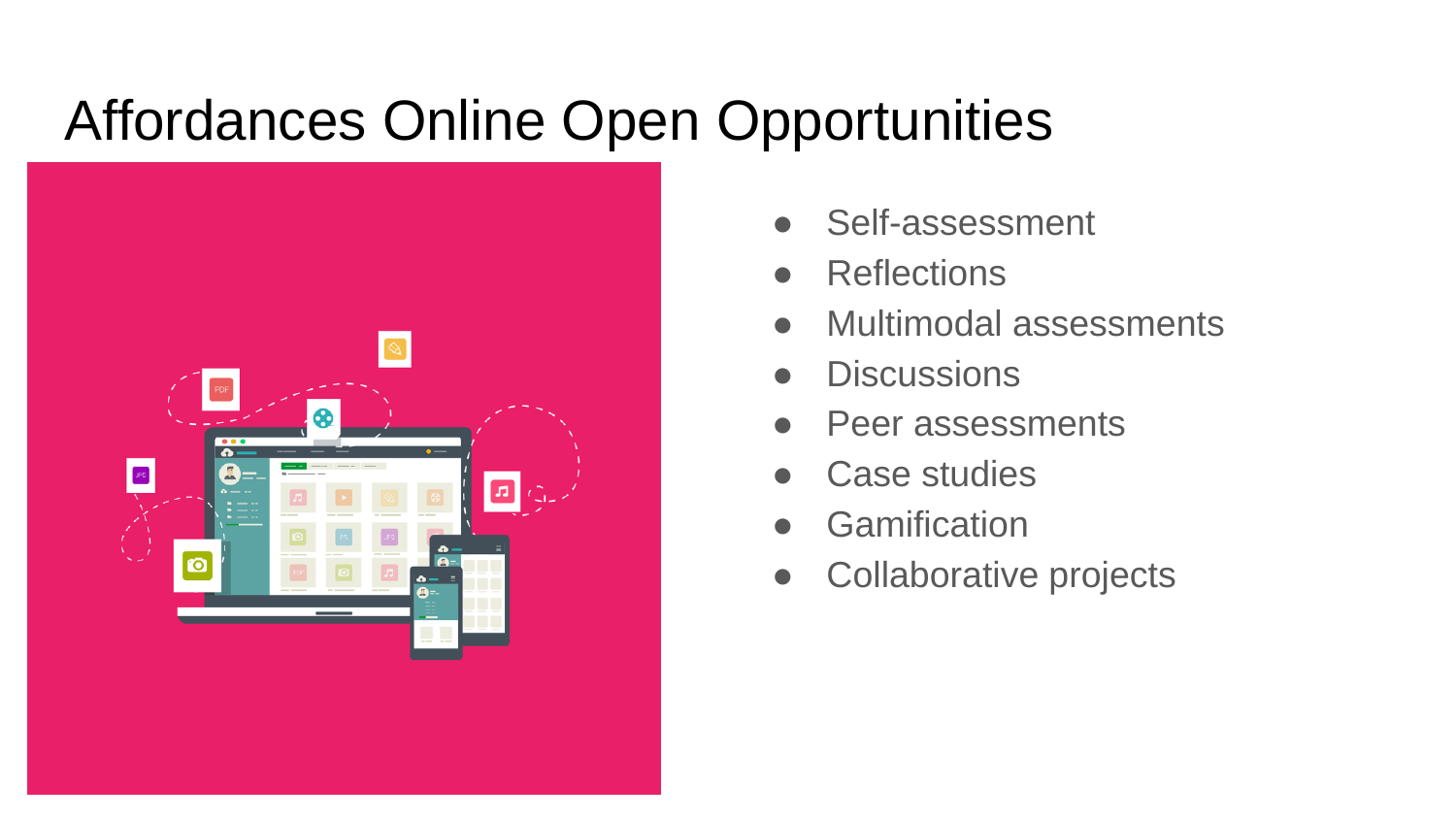# Tips for Authentic Assessments in Online **Environments**

- More frequent, lower-stakes assessments
- Include reflective components where students explain their answers
- Clarify "open-book"